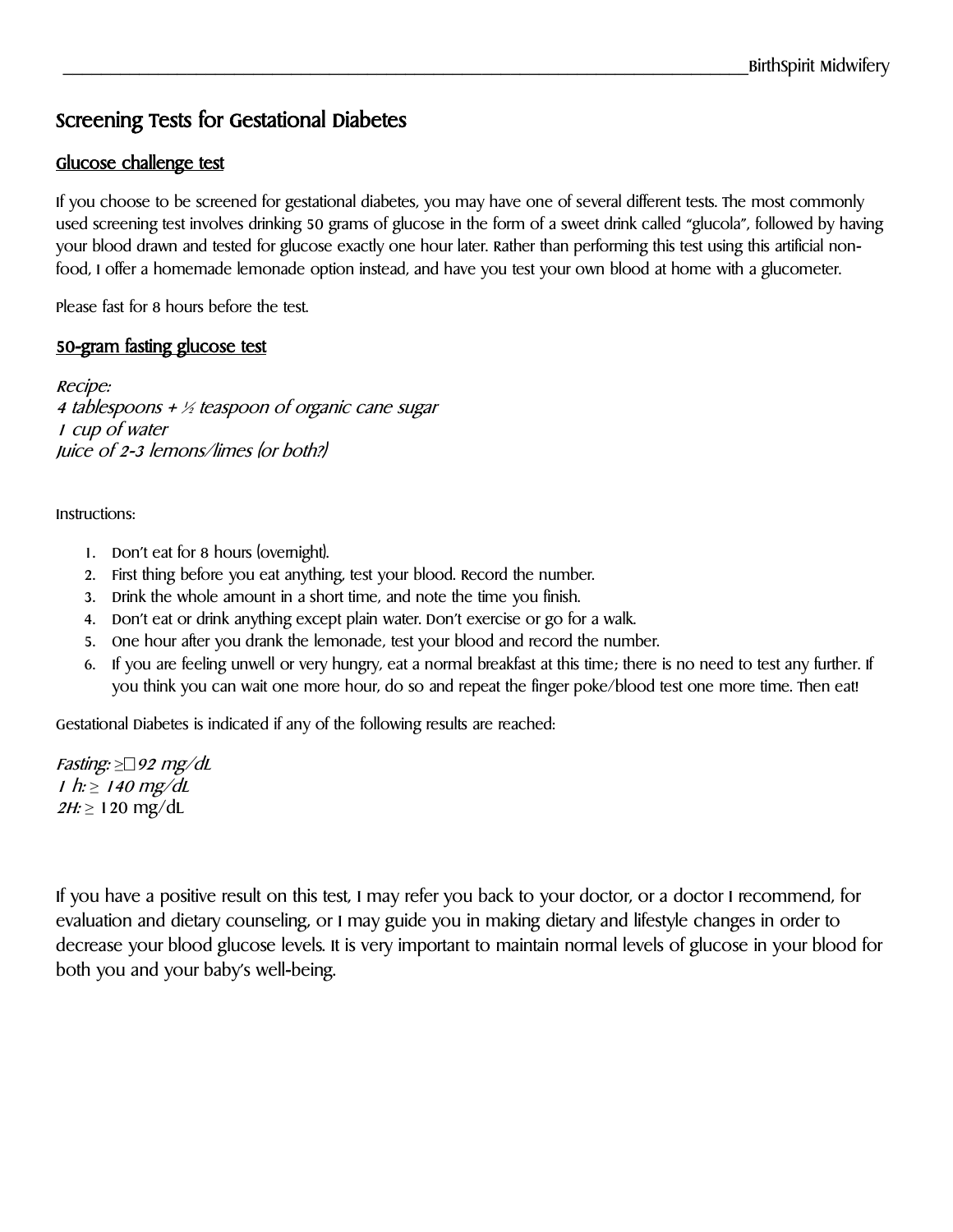## Follow-up if your 50-gram numbers aren't ideal:

If the blood glucose numbers we get from the initial testing aren't as low as they should be, the next step is to take a glucometer home with you for a week. During this time, you will be eating normally and recording your fasting number each day, what you eat, then testing afterward randomly to see what your numbers are after normal eating. I recommend that you test 1 hour after some meals, and 2 hours after others. If you have a sugary food, check 1 hour after this as well. Then bring your chart back with you after a week so we can interpret it. If ANY number is greater than 200, call me immediately.

| Date | Time   Fasting | Foods eaten - include quantities | 1 hr | $2 \text{ hr}$ |
|------|----------------|----------------------------------|------|----------------|
|      |                |                                  |      |                |
|      |                |                                  |      |                |
|      |                |                                  |      |                |
|      |                |                                  |      |                |
|      |                |                                  |      |                |
|      |                |                                  |      |                |
|      |                |                                  |      |                |
|      |                |                                  |      |                |
|      |                |                                  |      |                |
|      |                |                                  |      |                |
|      |                |                                  |      |                |
|      |                |                                  |      |                |
|      |                |                                  |      |                |
|      |                |                                  |      |                |
|      |                |                                  |      |                |
|      |                |                                  |      |                |
|      |                |                                  |      |                |
|      |                |                                  |      |                |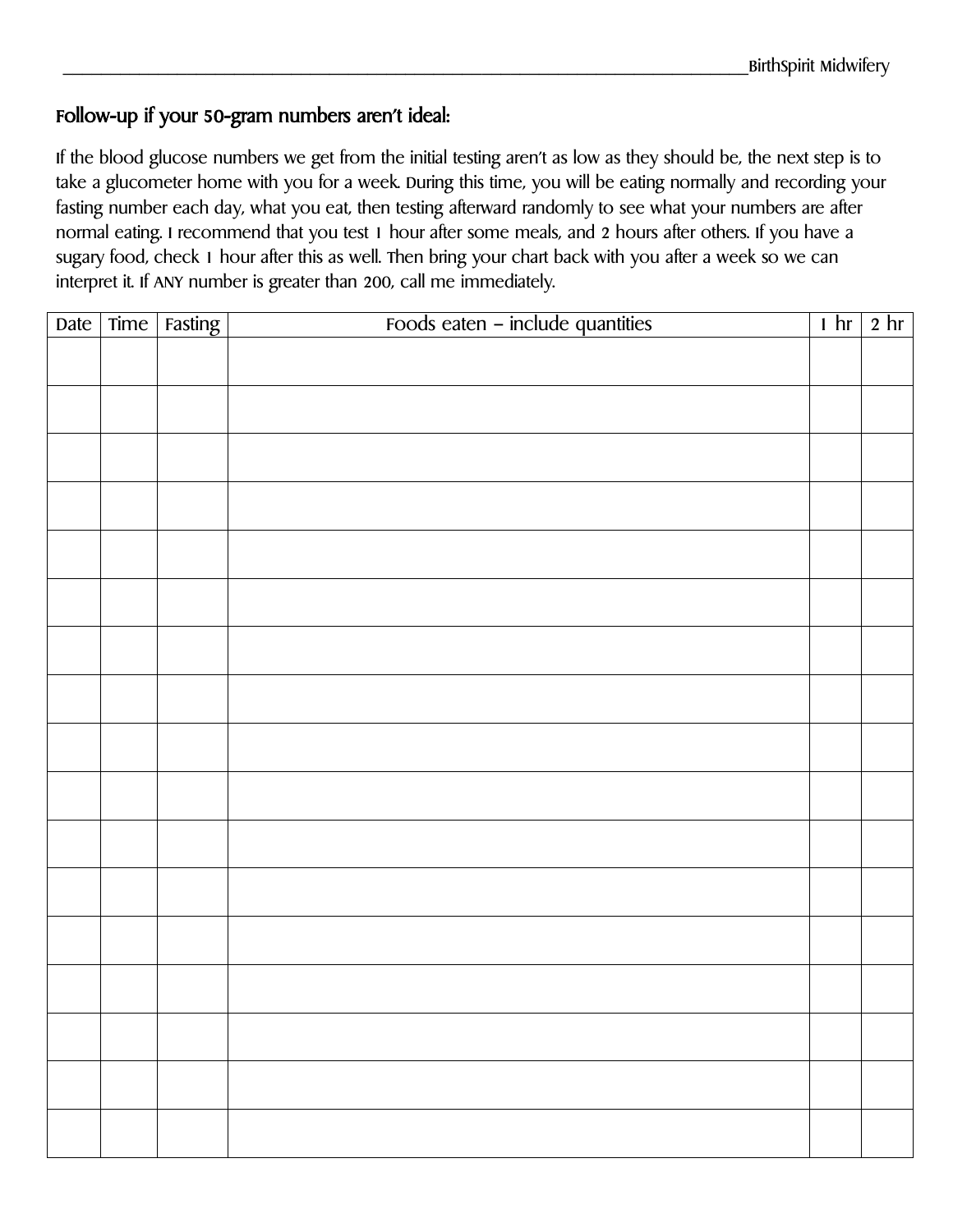### Home Monitoring:

Home monitoring of your blood glucose levels may assist you in making dietary modifications, helping you maintain appropriate glucose levels in your blood. This involves use of a home glucometer.

- 1. Follow recommended dietary modifications, increase exercise as prescribed, and make any other appropriate lifestyle changes as discussed.
- 2. Use a home glucometer to measure capillary blood values. Follow instructions on the device.
- 3. Test 4 samples per day, as follows, and record on the attached chart:
	- a. 1 st sample is tested first thing in the morning before eating or drinking anything except water.
	- b. 2 nd sample is drawn 2 hrs after breakfast, before eating a morning snack.
	- c. 3 rd sample is drawn 2 hrs after lunch, before eating an afternoon snack.
	- d. 4 th sample is drawn 2 hours after dinner, before eating a bedtime snack.
- 4. Call me if any of your values are greater than the range specified on the chart, and always bring your chart with you to your prenatal appts.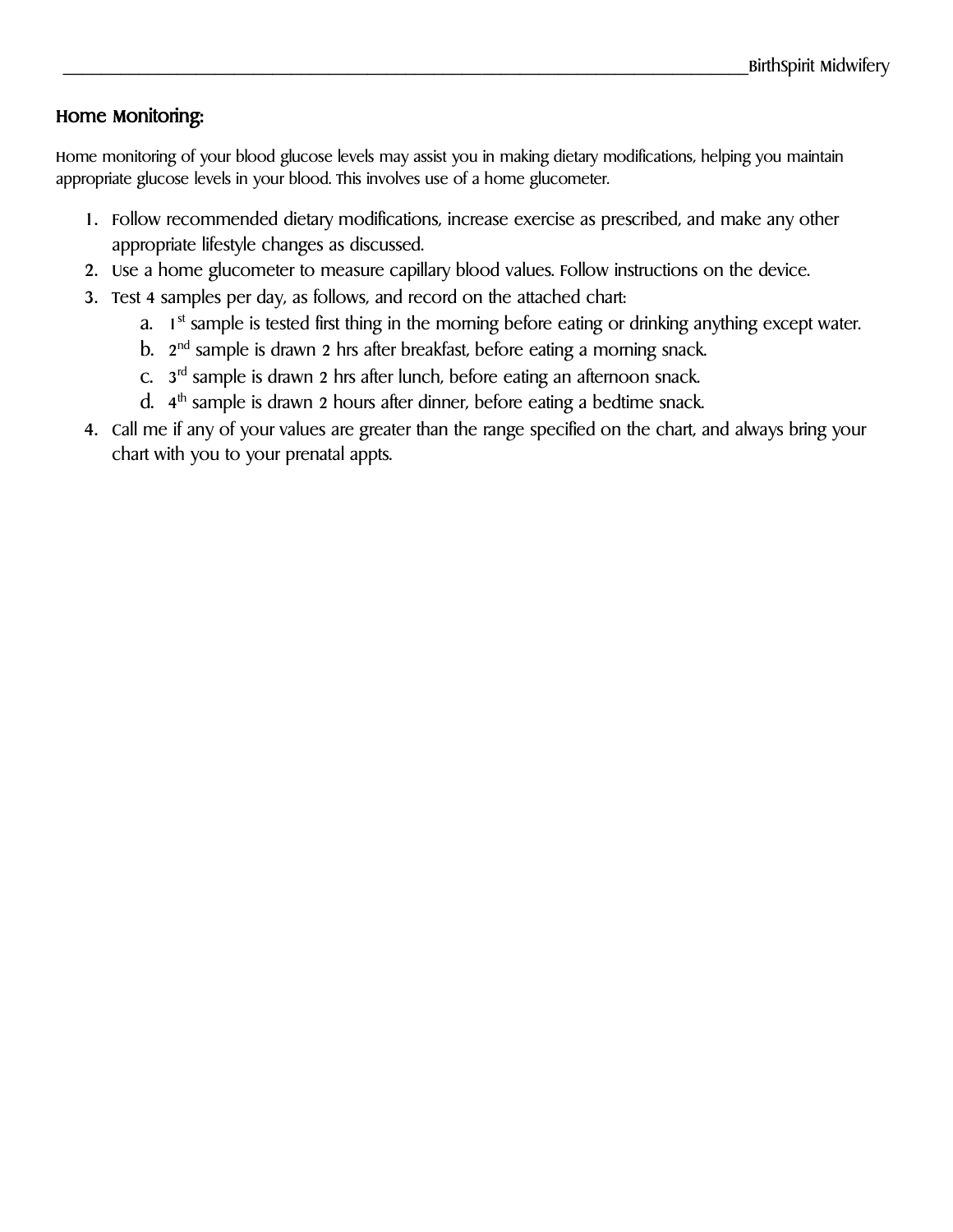# Glycemic Control in Pregnancy

If you have a positive result on the Glucose Tolerance Test, I will guide you in making dietary and lifestyle modification in order to decrease your blood glucose levels. It is very important to maintain normal levels of glucose in your blood for both you and your baby's well-being. What follows are some general guidelines to help you maintain normal blood glucose levels.

Dietary Modification: The following recommendations can help you get off to a good start.

- 1. Eliminate all refined sugars from your diet, including sweetened drinks, maple syrup, fructose, honey, agave nectar.
- 2. Become familiar with the Glycemic Index.
- 3. Decrease fruit intake: no fruit juice, processed fruit or dried fruit. Only occasional fresh fruit.
- 4. Focus on eating whole grains. Eliminate simple starchy carbohydrates such as bread, rice, pasta, white potatoes, and all products made from white flour, such as crackers, bagels, buns, tortillas. Only 2 servings of whole grain starches per day are recommended, such as 100% whole grain bread or tortillas, brown rice (1/2 c only), whole grain pasta (1 cup only). You may have 1 medium-size white potato per week, but only if you eat the skin with it. No fried potatoes.
- 5. Decrease fats in your diet. Fat lowers the body's ability to move sugars out of the blood stream.
- 6. Increase protein in your diet. Try to have a low-fat protein with each meal and snack.
- 7. Increase legumes in your diet to 4x per week. These include lentils, pinto/black/kidney beans, etc. These foods help to moderate your metabolism of sugars.
- 8. Take a GTF Chromium supplement, 50 mcg, twice per day, with breakfast and dinner.

Exercise: Exercise increases your metabolism, especially upper-body exercise. Engage in 30 minutes of moderate aerobic exercise/exertion per day. Swimming or brisk walks while swinging your arms are excellent low-impact aerobic forms of exercise.

Home Monitoring: Monitoring of your blood glucose levels will assist you in making dietary modifications by making you aware of how the foods you eat affect your glucose levels. Some insurance plans will cover the cost of a home glucometer and test strips, so you should inquire about this. Otherwise, I will assist you in obtaining a good monitor for your home use.

Monitor urine for ketones: When you rise in the morning, collect your urine and test it for ketones using test strips. Call me if you find ketones in your urine.

Follow-up testing: Some or all of the following tests may be recommended: Ultrasound scan, Hemoglobin A1C blood test, Home monitoring/lab correlation test.

As always, if you have questions, call me!